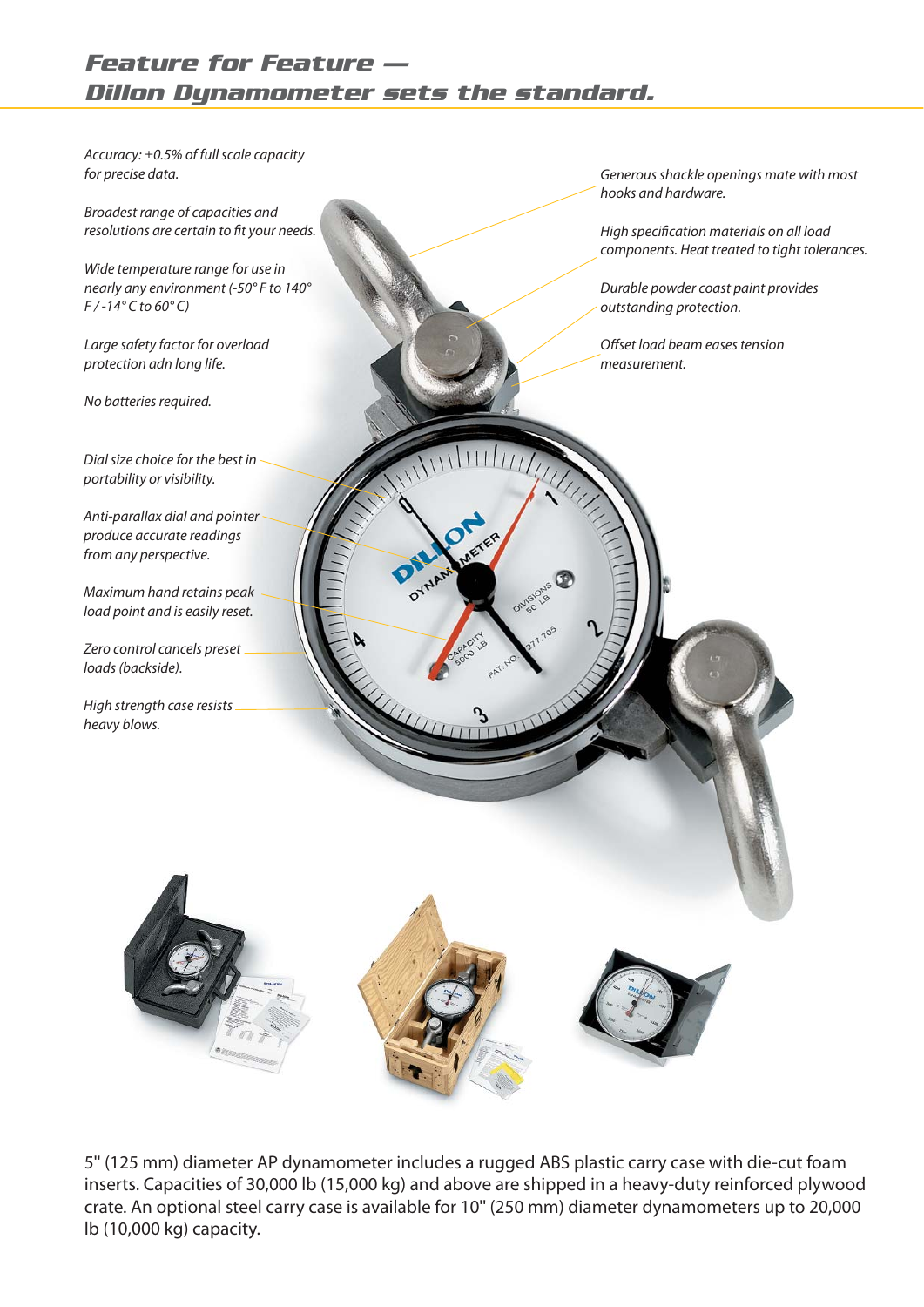### *Options*



*Zero Positioning*

The standard zero position is 9 o'clock for both the 5" and 10" dial sizes. Capacities up to 20,000 lb can be supplied with the zero at 12, 3 or 6. Photo shows a nonstandard position of 12 o'clock.



*Klaxon Signal Alarm*

Mounted on rear of the Dynamometer and sounds an alarm at a preset load point.

## *Model AP Mechanical Dynamometer Capacities and Increments*

#### **POUND CAPACITIES**

| 5" (125 mm) Dial Size |                             | 10" (250 mm) Dial Size |                             |
|-----------------------|-----------------------------|------------------------|-----------------------------|
| Part<br>Number        | Capacity<br>x Division Size | Part<br>Number         | Capacity<br>x Division Size |
| 30006-0019            | $500 \times 5$              |                        |                             |
| 30006-0027            | $1,000 \times 10$           | 30007-0026             | $1,000 \times 5$            |
| 30006-0035            | $2.000 \times 20$           | 30007-0034             | $2,000 \times 10$           |
| 30006-0043            | 4.000 x 25                  |                        | 4.000 x 20                  |
| 30006-0050            | $5.000 \times 50$           | 30007-0059             | $5,000 \times 20$           |
| 30006-0076            | 8,000 x 50                  | 30007-0075             | 8,000 x 50                  |
| 30006-0084            | 10,000 x 100                | 30007-0083             | $10,000 \times 50$          |
| 30006-0092            | 15,000 × 100                | 30007-0091             | 15,000 x 100                |
| 30006-0100            | 20,000 x 200                | 30007-0109             | 20,000 x 100                |
|                       |                             | 30784-0017             | 30,000 x 200                |
|                       |                             | 30784-0033             | 50,000 x 200                |

#### **KILOGRAM CAPACITIES**

| 125 mm (5") Dial Size |                             | 250 mm (10") Dial Size |                             |
|-----------------------|-----------------------------|------------------------|-----------------------------|
| Part<br>Number        | Capacity<br>x Division Size | Part<br>Number         | Capacity<br>x Division Size |
| 30006-0134            | $500 \times 5$              | 30007-0133             | $500 \times 2$              |
| 30006-0159            | $1000 \times 10$            | 30007-0158             | $1000 \times 5$             |
| 30006-0126            | $2000 \times 20$            | 30007-0125             | $2000 \times 10$            |
| 30006-0167            | $4000 \times 25$            |                        |                             |
|                       |                             | 30007-0174             | $5000 \times 20$            |
| 30006-0118            | 10000 x 100                 | 30007-0117             | 10000 x 50                  |
|                       |                             | 30784-0058             | 20000 x 100                 |

**Warranty:** 2 years parts and labor



Dillon also manufactures electronic dynamometers and quick-attach tension meters.



© Avery Weigh-Tronix 2010. All rights reserved. This publication is issued to provide outline information only which, unless agreed by Avery Weigh-Tronix in writing, may not be regarded as a representation relating to the<br>products or services concerned. Avery Weigh-Tronix reserves the right to alter without notice the specification



# DILLON

**Force Measurement Equipment** A division of Avery Weigh-Tronix, LLC

Foundry Lane, Smethwick, West Midlands B66 2LP

Tel: +44 (0) 845 246 6717 Fax: +44 (0) 845 246 6718 E-mail: sales@dillon-force.co.uk www.dillon-force.co.uk

10/11 APDyna\_RoW\_L\_500600.indd AWT35-500600A (web 6/12)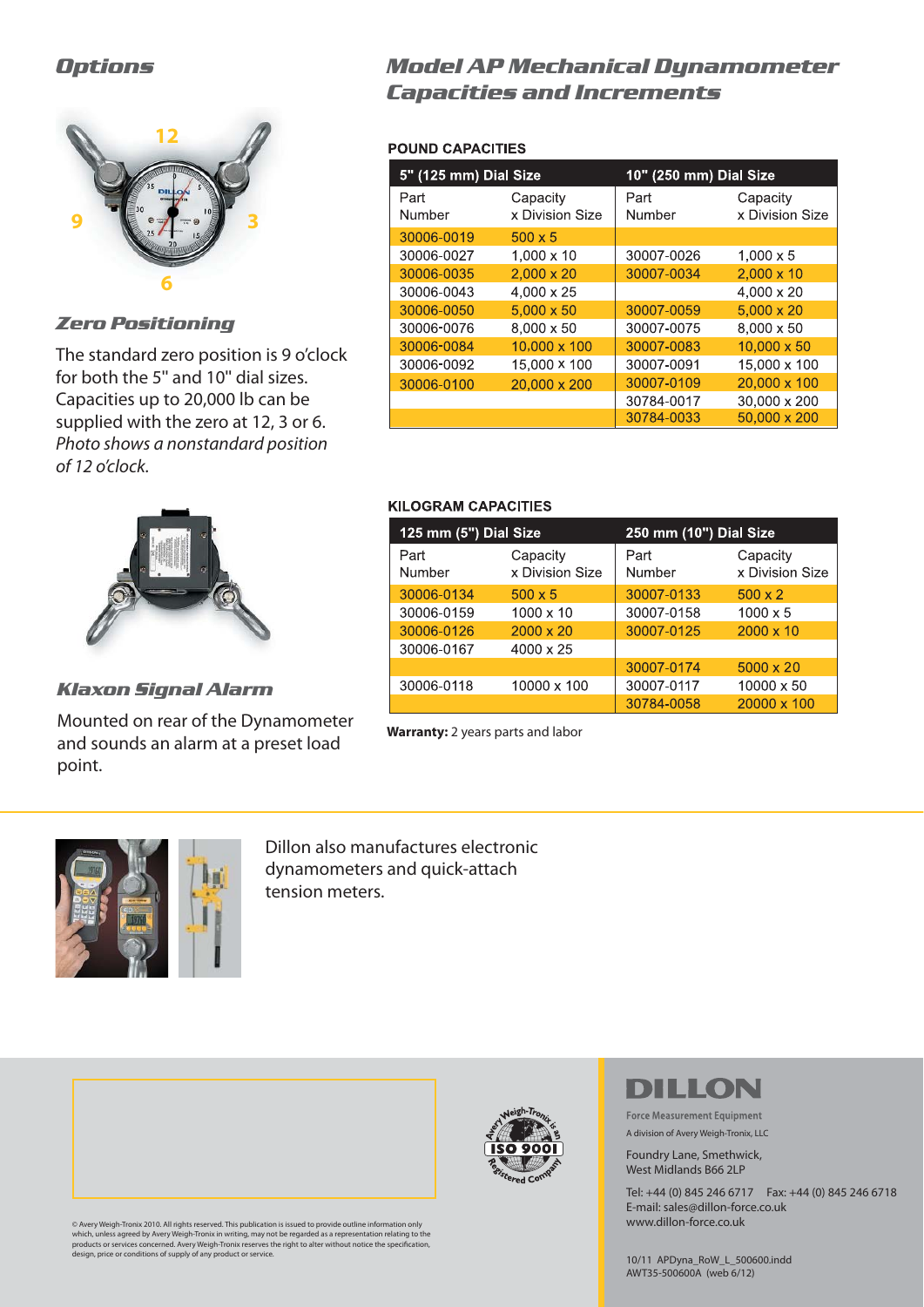# *AP Dynamometer Specifications*

# DILLON  $C \in$

#### **Pound Capacities**

|             |                    | <b>5" (125 mm) Dial Size</b> |                    | 10" (250 mm) Dial Size     | <b>Ultimate</b><br><b>Safety Factor</b> |
|-------------|--------------------|------------------------------|--------------------|----------------------------|-----------------------------------------|
|             | <b>Part Number</b> | <b>Cap x Division Size</b>   | <b>Part Number</b> | <b>Cap x Division Size</b> |                                         |
|             | 30006-0019         | $500 \times 5$               | N/A                |                            | 5:1                                     |
|             | 30006-0027         | $1.000 \times 10$            | 30007-0026         | $1.000 \times 5$           | 5:1                                     |
|             | 30006-0035         | $2,000 \times 20$            | 30007-0034         | $2.000 \times 10$          | 5:1                                     |
| $\geqslant$ | 30006-0043         | $4.000 \times 25$            | N/A                |                            | 5:1                                     |
|             | 30006-0050         | $5.000 \times 50$            | 30007-0059         | $5.000 \times 20$          | 5:1                                     |
|             | 30006-0076         | $8.000 \times 50$            | 30007-0075         | $8.000 \times 50$          | 5:1                                     |
|             | 30006-0084         | 10,000 x 100                 | 30007-0083         | $10,000 \times 50$         | 5:1                                     |
| MED         | 30006-0092         | 15,000 x 100                 | 30007-0091         | 15,000 x 100               | 5:1                                     |
|             | 30006-0100         | 20,000 x 200                 | 30007-0109         | 20,000 x 100               | 4.5:1                                   |
| 공<br>도      | N/A                |                              | 30784-0017         | 30,000 x 200               | 5:1                                     |
|             | N/A                |                              | 30784-0033         | 50,000 x 200               | 3:1                                     |

#### **Kilogram Capacities**

| NOT         | 30006-0043                 | 4,000 x 25                 | N/A                |                            | 5:1                                     |
|-------------|----------------------------|----------------------------|--------------------|----------------------------|-----------------------------------------|
|             | 30006-0050                 | 5,000 x 50                 | 30007-0059         | 5,000 x 20                 | 5:1                                     |
|             | 30006-0076                 | 8,000 x 50                 | 30007-0075         | 8,000 x 50                 | 5:1                                     |
|             | 30006-0084                 | 10,000 x 100               | 30007-0083         | 10,000 x 50                | 5:1                                     |
| MED         | 30006-0092                 | 15,000 x 100               | 30007-0091         | 15,000 x 100               | 5:1                                     |
|             | 30006-0100                 | 20,000 x 200               | 30007-0109         | 20,000 x 100               | 4.5:1                                   |
| HIGH        | N/A                        |                            | 30784-0017         | 30,000 x 200               | 5:1                                     |
|             | N/A                        |                            | 30784-0033         | 50,000 x 200               | 3:1                                     |
|             |                            |                            |                    |                            |                                         |
|             | <b>Kilogram Capacities</b> |                            |                    |                            |                                         |
|             |                            | 5" (125 mm) Dial Size      |                    | 10" (250 mm) Dial Size     | <b>Ultimate</b><br><b>Safety Factor</b> |
|             | <b>Part Number</b>         | <b>Cap x Division Size</b> | <b>Part Number</b> | <b>Cap x Division Size</b> |                                         |
|             | 30006-0134                 | $500 \times 5$             | 30007-0133         | $500 \times 2$             | 5:1                                     |
| $\geqslant$ | 30006-0159                 | 1000 x 10                  | 30007-0158         | $1000 \times 5$            | 5:1                                     |
|             | 30006-0126                 | 2000 x 20                  | 30007-0125         | 2000 x 10                  | 5:1                                     |
|             | 30006-0167                 | $4000 \times 25$           | N/A                |                            | 5:1                                     |
|             | N/A                        |                            | 30007-0174         | 5000 x 20                  | 5.1                                     |
|             | 30006-0118                 | 10000 x 100                | 30007-0117         | 10000 x 50                 | 4.5:1                                   |
| HIGH MED    | N/A                        |                            | 30784-0058         | 20000 x 100                | 4:1                                     |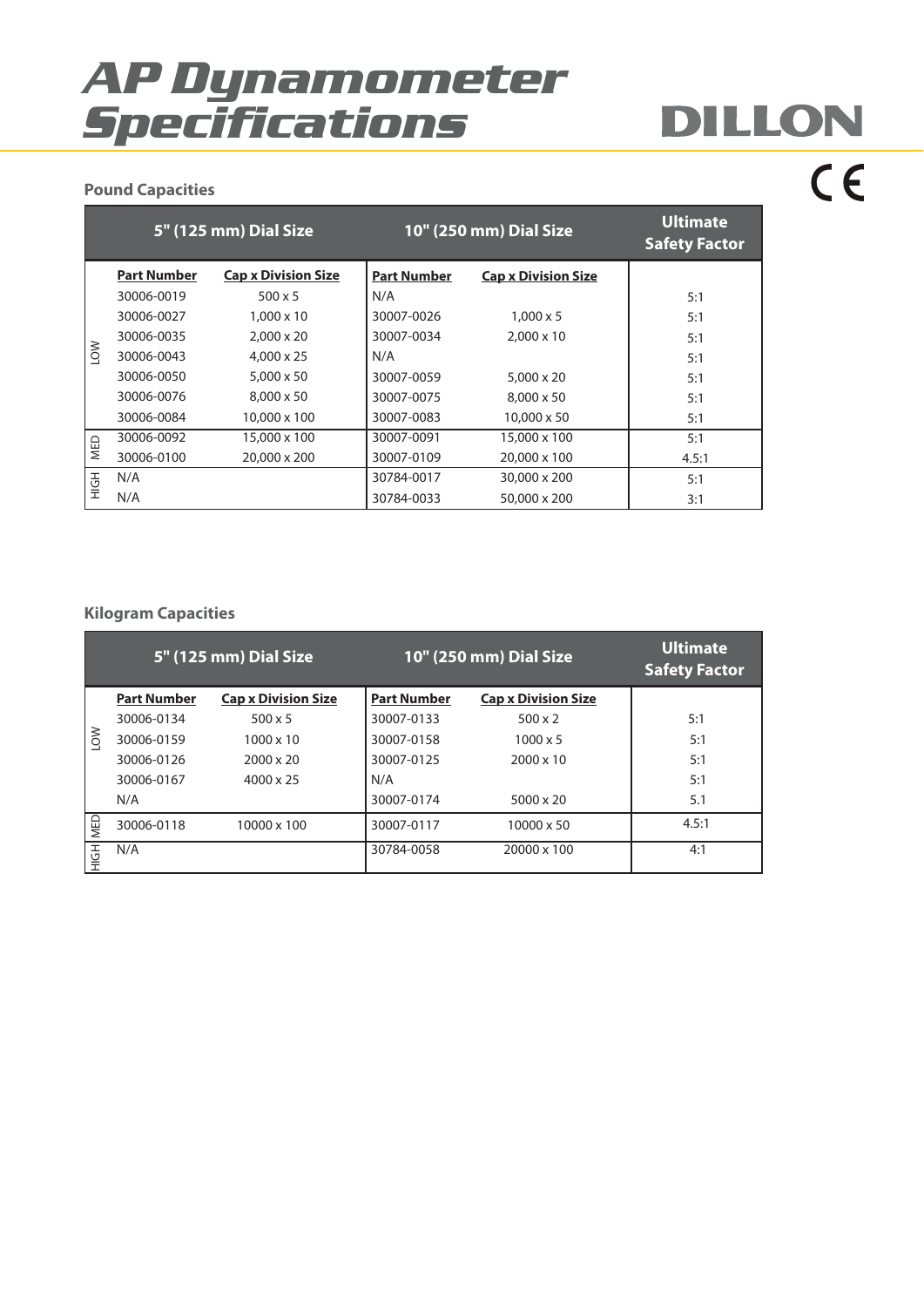**Model AP Dynamometer Dimensions** 

500-20,000 lb / 200-10,000 kg Low & Medium Capacities









10" dial design

Dimensions subject to manufacturer /supplier tolerances and

Drawing scales differ between capacities

Dimensions in inches (mm)



Front view



Side view





 $\frac{0.95}{(24mm)}$ 

 $(19nm)$ 

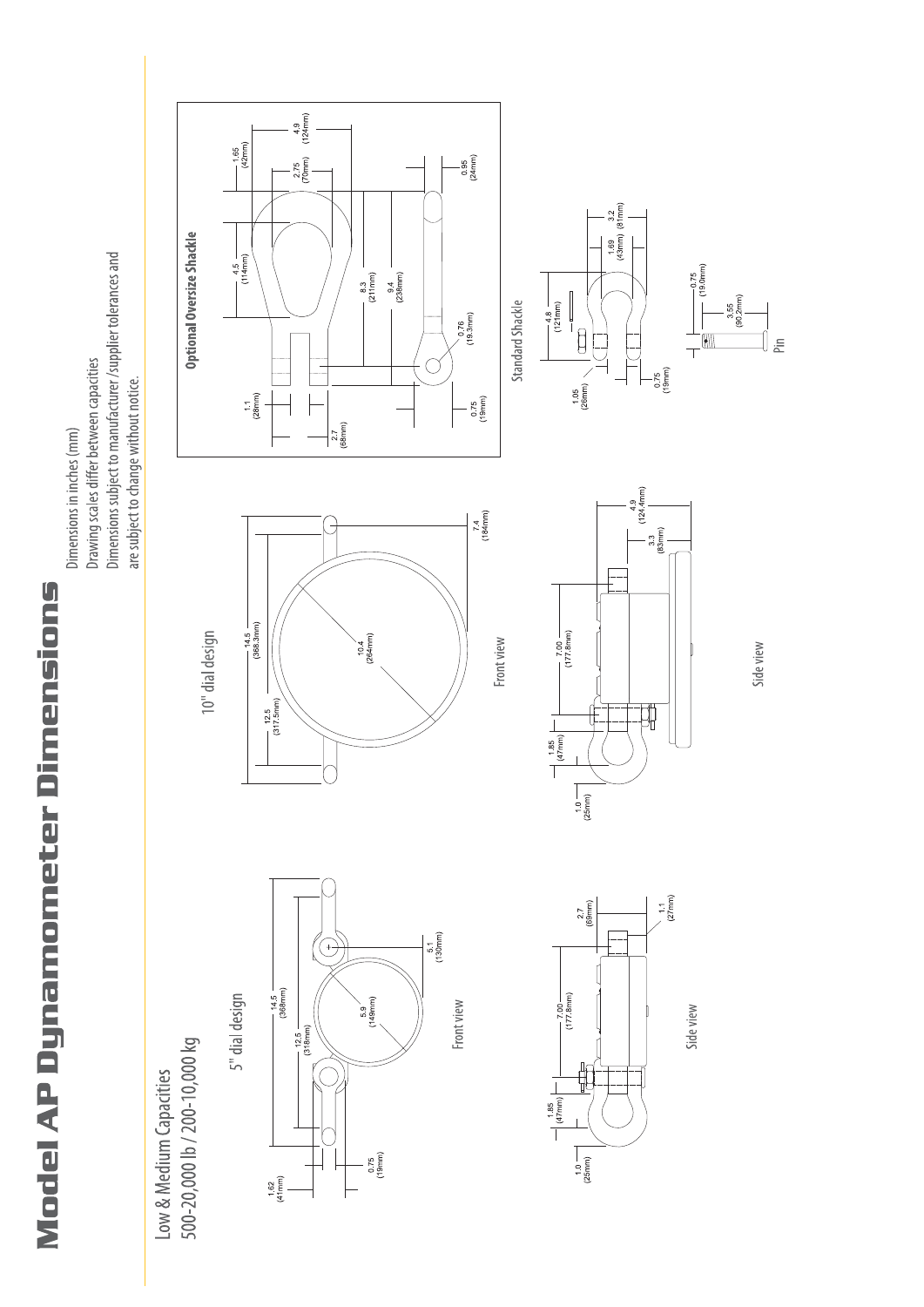High Capacities<br>30,000-50,000 lb / 15,000-20,000 kg

For smaller, lighter and/or anchor shackles see Dillon APxtreme.